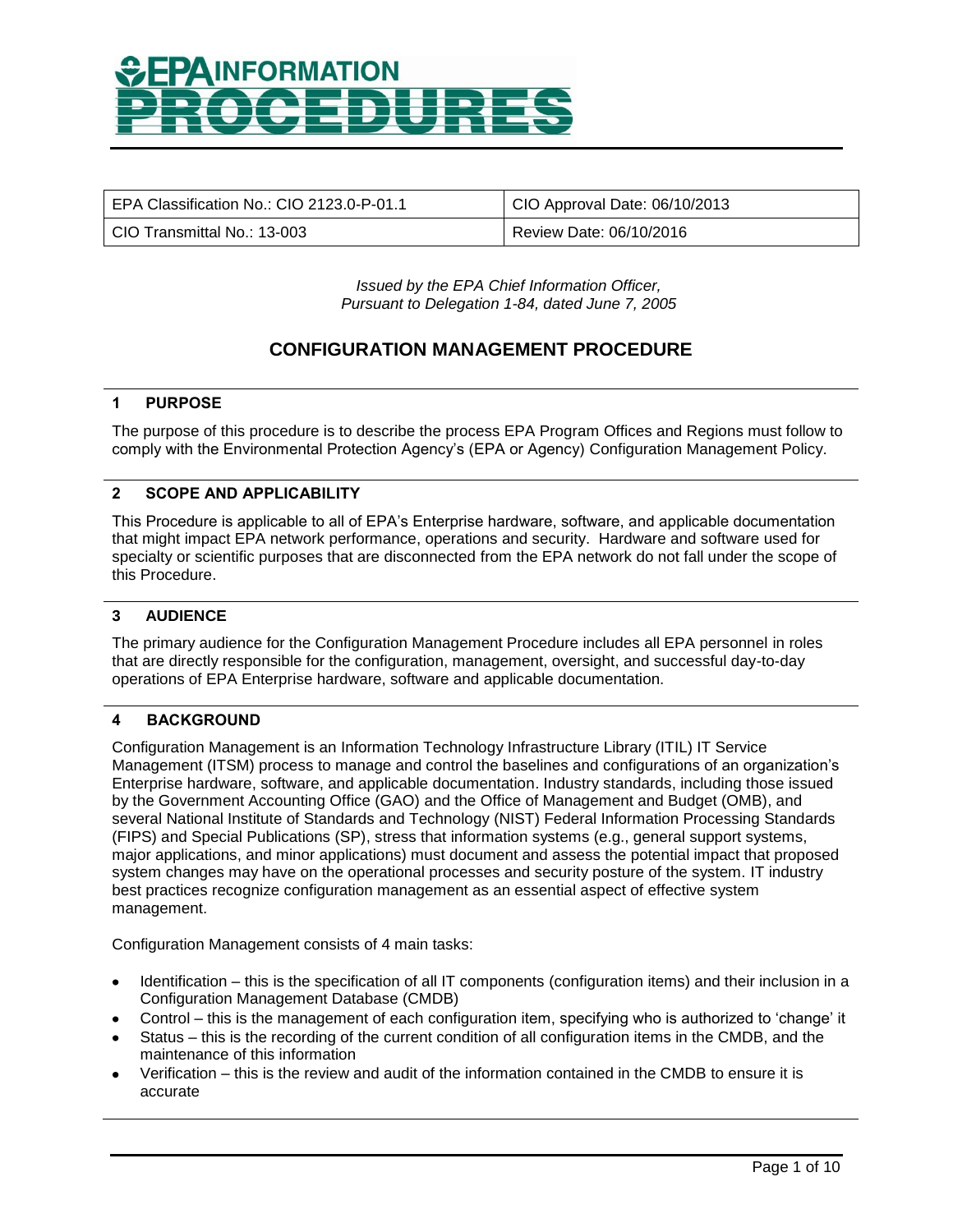| EPA Classification No.: CIO 2123.0-P-01.1 | CIO Approval Date: 06/10/2013 |
|-------------------------------------------|-------------------------------|
| CIO Transmittal No.: 13-003               | Review Date: 06/10/2016       |

A configuration item is an IT asset or a combination of IT assets that may depend on and have relationships with other IT processes. Configuration Management involves tracking all of the individual configuration items in an IT system in a CMDB. Information contained in the CMDB includes:

- **Hardware**
- **Software**
- **Documentation**
- Personnel

The CMDB can be comprised of a multitude of different types of configuration items, each containing various attributes, and is used to document configuration item relationships and track their configuration. A configuration item will have attributes which may be hierarchical and relationships that will be assigned by the Configuration Manager in the CMDB. Appendix A lists some attributes that can be used to assist with identifying the type and level of data a Program Office or Region may consider useful.

### **5 AUTHORITY**

EPA's Configuration Management Policy, June 10, 2013

#### **6 RELATED DOCUMENTS**

- Capability Maturity Model® Integration for Development, Version 1.3, November 2010 Carnegie Mellon, Software Engineering Institute
- Electronic Industries Alliance 649, National Consensus Standard for Configuration Management, August 1998
- National Institute of Standards and Technology (NIST) Special Publication 800-12 (An Introduction to Computer Security; the NIST Handbook), October 1995
- Office of Management and Budget (OMB) Circular No. A-130, Management of Federal Information Systems, November 2000
- Office of Management and Budget (OMB) Circular A-123, Management's Responsibility for Internal Control, June 1995
- National Institute of Standards and Technology (NIST) Special Publication 800-53 (*Recommended*   $\bullet$ *Security Controls for Federal Information Systems), May 2010*
- EPA System Life Cycle Management Policy, CIO 2121.1, September 21, 2012  $\bullet$
- EPA System Life Cycle Management Procedure, CIO 2121-P-03 .0, September 21, 2012  $\bullet$
- EPA Information Security Policy, CIO 2150.3, August 6, 2012
- Office of Management and Budget (OMB) Memorandum M-07-18, Ensuring New Acquisitions Include Common Security Configurations, June 1, 2007
- Office of Management and Budget (OMB) Memorandum M-08-22, Guidance on the Federal  $\bullet$ Desktop Core Configuration (FDCC), August 11, 2008

### **7 CONFIGURATION MANAGEMENT PROCEDURE**

In accordance with EPA's Configuration Management Policy, Program Offices and Regions, in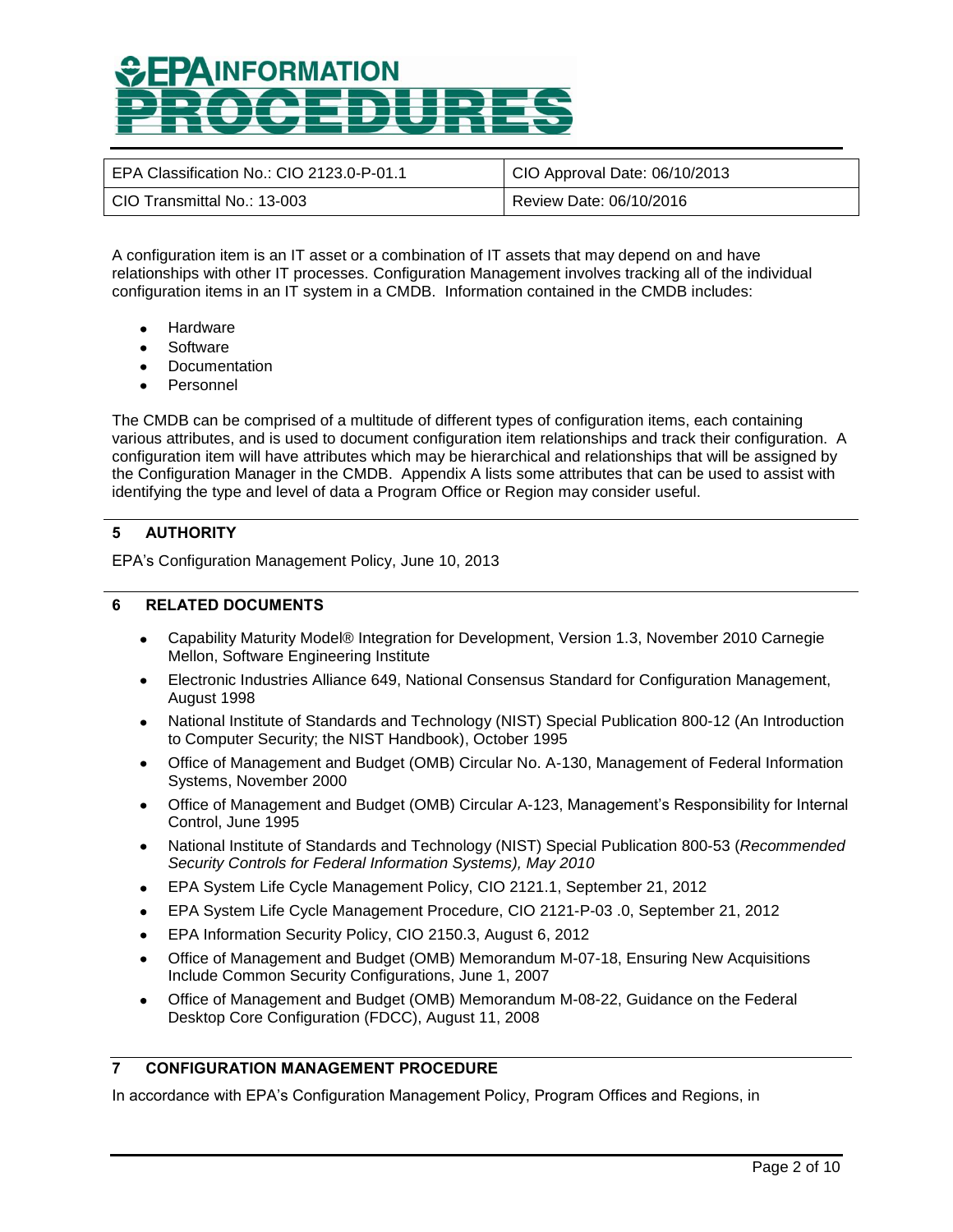| EPA Classification No.: CIO 2123.0-P-01.1 | CIO Approval Date: 06/10/2013 |
|-------------------------------------------|-------------------------------|
| CIO Transmittal No.: 13-003               | Review Date: 06/10/2016       |

collaboration with the Office of Environmental Information, Office of Technology Operations and Planning, must document, implement, and maintain configuration management processes.

Configuration Management processes include properly identifying configuration items, controlling changes, and recording the change implementation status of the physical and functional characteristics of the IT infrastructure. This ensures the overall integrity of the EPA Enterprise. This process is accomplished through implementation of the five tenets of Configuration Management:

- Configuration Planning and Management
- Configuration Identification
- Configuration Change Management
- Configuration Status Accounting
- Configuration Verification and Audits

### **7.1 CONFIGURATION PLANNING AND MANAGEMENT**

Program Offices and Regions must develop a strategy to define the scope and objectives of a configuration management process as well as identify configuration items that shall be tracked within the CMDB. They should also collectively decide, in collaboration with the Office of Environmental Information, Office of Technology Operations and Planning, which attributes of configuration items are necessary for distinguishing between configuration items. When deciding what level of attribute to record it is important to remember the frequency at which the data will be used, by whom it will be used, and what value can be placed on it, together with the cost and effort involved in maintaining it.

### **7.2 CONFIGURATION IDENTIFICATION**

Program Offices and Regions must identify candidate system components, items, and data that will be placed under configuration control and management. This encompasses the following:

- Identification of applicable configuration items
- Establishment of baselines for control; maintenance of versions and revisions
- Identification of approved configuration documentation of the physical and functional characteristics of the item or system
- Creation of records in the CMDB
- Provision of documentation for configuration management and external audits
- Management of configuration item document library in CMBD

Configuration items should be managed throughout the system development life cycle in order to establish and maintain the integrity of the IT product or service. Appendix B lists what Program Offices and Regions can classify as configuration items for information systems.

### **7.3 CONFIGURATION CHANGE MANAGEMENT**

Program Offices and Regions must implement a controlled change process and provide tailored methods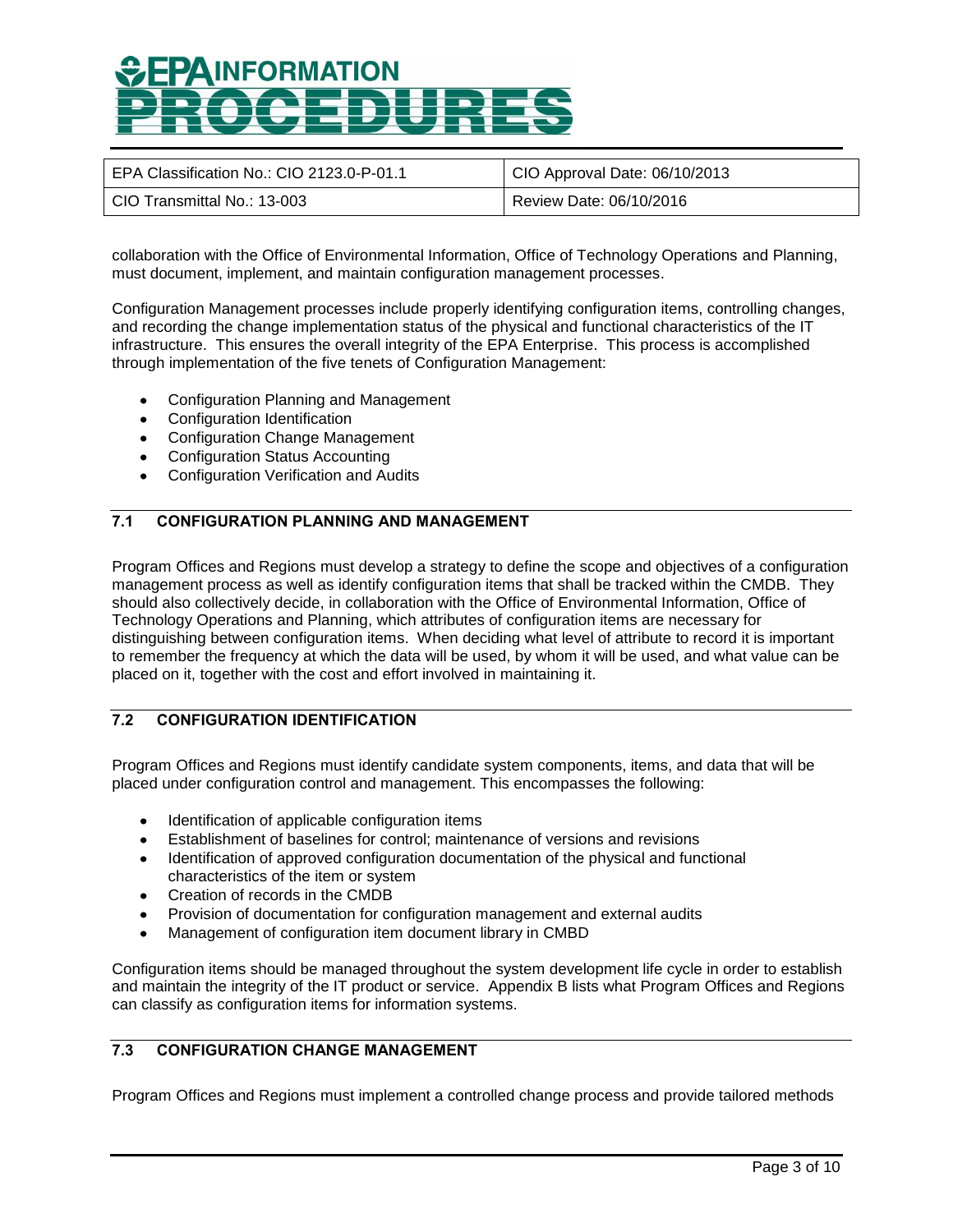| EPA Classification No.: CIO 2123.0-P-01.1 | CIO Approval Date: 06/10/2013 |
|-------------------------------------------|-------------------------------|
| CIO Transmittal No.: 13-003               | Review Date: 06/10/2016       |

and standard operating procedures for effectively planning, recording, controlling, and validating product requirements and data that contain the requirements. Tailoring will depend on the organization and the level of control or complexity needed.

Configuration management control is accomplished by utilizing the CMDB, a centralized configuration management database, or a series of databases that provide central, logical access to configuration data, containing relevant information such as the configuration items and their attributes, baselines, documentation, changes, and relationships. Requests for Changes must be stored in the CMDB.

### **7.4 CONFIGURATION STATUS ACCOUNTING**

The CMDB tool must be used to track submitted Requests for Changes. The objectives of the system are to provide enhanced coordination, visibility, and accountability. Records describing configuration items must be established and maintained in the CMDB. The tool must assign a unique identifier to each Request for Change and maintain a repository of all change requests.

Program Offices and Regions must record actions in sufficient detail that the content and status of each Configuration Item is known and previous versions can be recovered. Organizations must maintain product description records, configuration verification records, change status records, and history of change approvals.

The CMDB must contain relevant information about configuration items, their attributes, baselines, documentation, changes, and relationships. The recording of changes must include:

- The reason for the changes
- If a proposed change to the configuration item is accepted, a schedule for incorporating the change into the configuration item and other affected areas
- Indication that changed configuration items have been released only after review and approval of configuration changes. Changes are not official until they are approved

### **7.5 CONFIGURATION VERIFICATION AND AUDITS**

Configuration auditing must be performed by Program Offices and Regions to verify the integrity of the processes, systems, items, and baselines under Configuration Management control. The Configuration Manager conducts these audits to ensure baseline compliance of the configured assets' hardware, software, and controlled documentation with established requirements, specifications, and functional parameters. Change control processes are also subject to Configuration Management Audits.

Additionally, Configuration Management Audits must be used to ensure the accuracy of the CMDB; address the effectiveness of the Change Advisory Board*;* determine the accuracy and completeness of Configuration Management processes; verify data and documentation; and ensure project compliance with requirements, standards, and conventions.

All audit records and respective deficiencies must be placed into the CMDB, which shall be used to track corresponding action items, suspense dates, and close-out activities. The Configuration Manager can decide whether these attributes need to be tracked within the CMDB since he/she is responsible for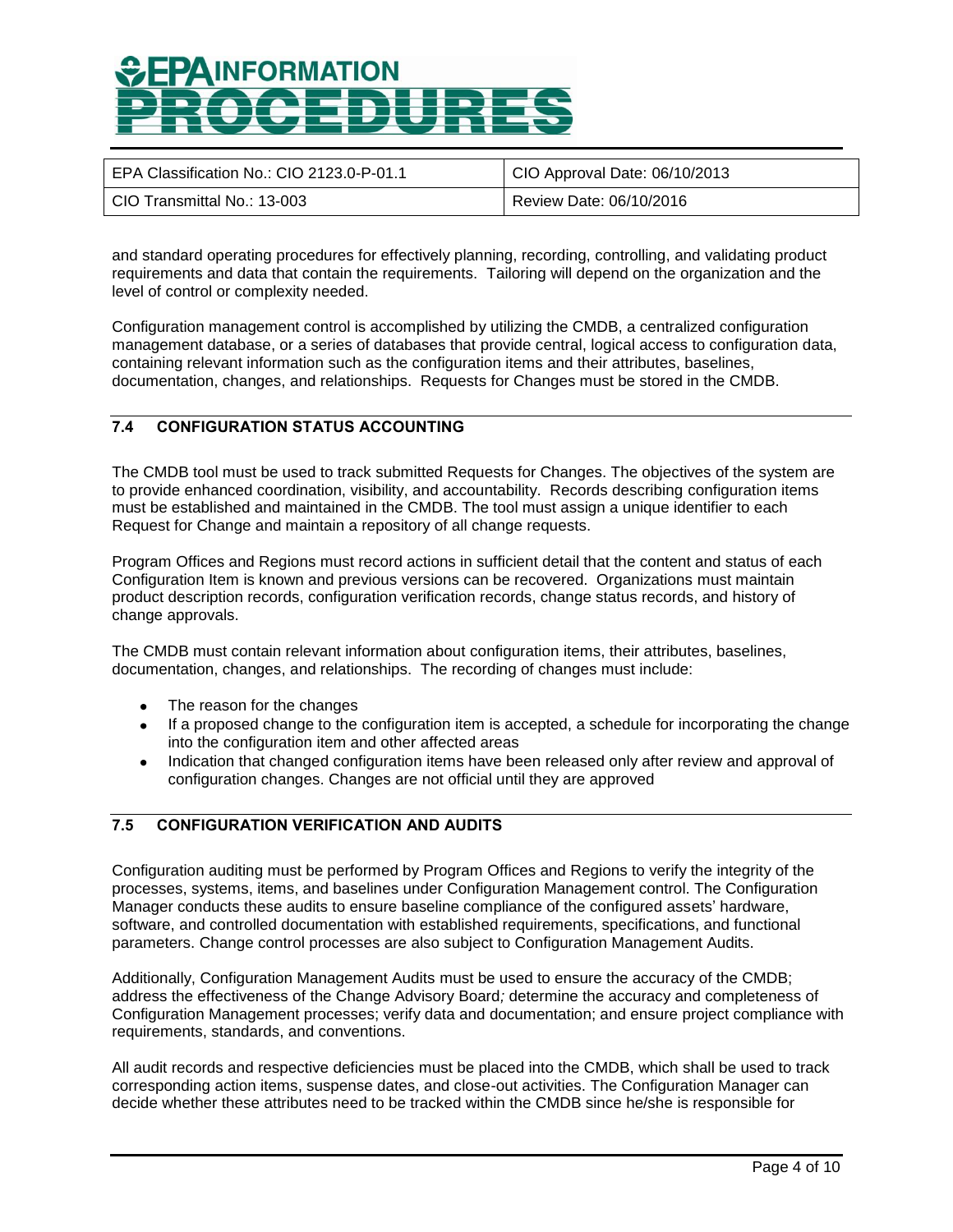| EPA Classification No.: CIO 2123.0-P-01.1 | CIO Approval Date: 06/10/2013 |
|-------------------------------------------|-------------------------------|
| ⊦ CIO Transmittal No.: 13-003 ∶           | Review Date: 06/10/2016       |

conducting periodic audits. The CMDB must be used to maintain a historical file of all audit information throughout the applicable life cycle.

The Configuration Manager must conduct its audits on a periodic basis following a defined audit sequence. The Configuration Manager must have the responsibility to initiate the audit sequence and oversee its implementation.

### **8 ROLES AND RESPONSIBILITIES**

Required roles and responsibilities may be fulfilled by one or more individuals.

#### **Change Advisory Board (CAB)** is responsible for:

- Provide enterprise risk management, communication management and process compliance management to the change process environment;
- Review/Approve changes and ensure changes to EPA infrastructure or contracted EPA systems are reviewed and processed in accordance with established Change Management processes and procedures;
- Establishing a secure and sound configuration management framework ensuring definition and  $\bullet$ maintenance of configuration baselines and the identification, management and tracking of associated hardware, software and documentation configuration items for each EPA system;
- Ensuring all changes to configuration items adhere to EPA policy and are documented, tested, and approved. This includes ensuring changes are evaluated to determine the impact to system security before implementation;
- Ensuring that EPA Configuration and Change Management process documents are maintained as a Configuration Item (CI) component and placed under configuration management control; and
- Reporting on the effectiveness of the Configuration and Change Management activities to executive leadership.

**Change Coordinator** is responsible for:

- Coordinating and facilitating CAB meetings;
- Documenting and distributing CAB meeting minutes, decisions and actions;
- Reviewing proposed Requests for Changes;
- Preparing and distributing implementation schedules for all approved changes;
- Providing immediate disposition of directed or emergency changes, without going through the  $\bullet$ mechanism of change control;
- Assisting with Change Post Implementation Reviews;  $\bullet$  .
- Collecting, collating and reporting change management metrics; and
- Executing tasks delegated by the CAB Chairperson.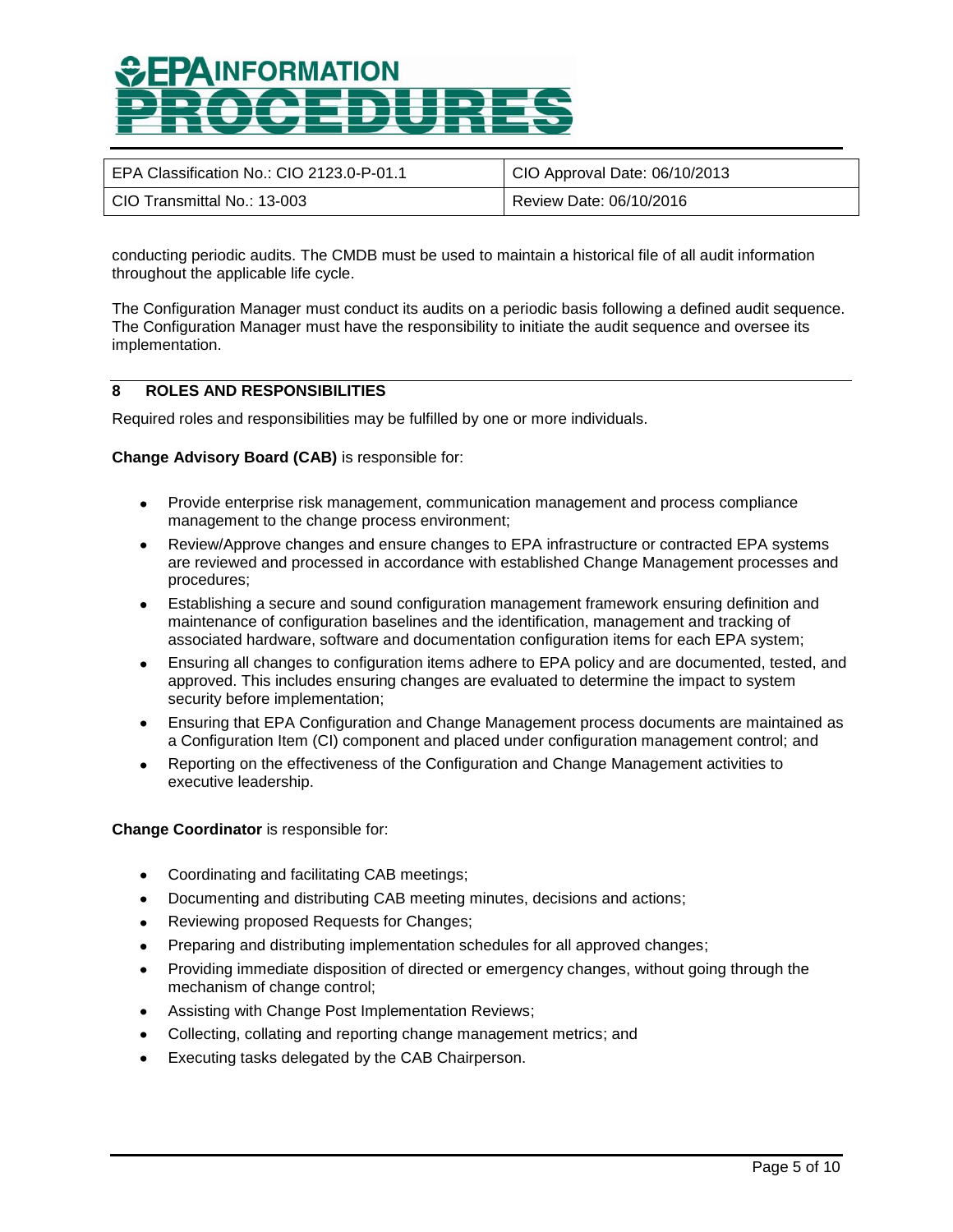| EPA Classification No.: CIO 2123.0-P-01.1 | CIO Approval Date: 06/10/2013 |
|-------------------------------------------|-------------------------------|
| ⊦ CIO Transmittal No.: 13-003             | Review Date: 06/10/2016       |

### **CAB Chairperson** is responsible for:

- Managing and maintaining the Change Control process;
- **Ensuring compliance to the Change Control process;**
- Tabling Requests for Changes for CAB meetings;
- Determining CAB meeting participants based on the nature of the Requests for Changes
- Chairing the CAB;
- Convening meetings to consider emergency Requests for Changes;and
- Acting as a central point of contact and escalation point for change management issues.  $\bullet$

### **Configuration Manager** is responsible for:

- Overall responsibility and authority for the Configuration Management process;
- Handling all Configuration Management issues involving management and oversight of requirements; architectural integrity; site configurations; version control; hardware/software development; interoperability; status accounting; change disposition; auditing; and, adherence to established standards and guidance;
- Ensuring that proposed changes are executed within a disciplined process, giving adequate consideration to the technical, programmatic, security, and schedule impacts of the proposed changes;
- Conducting audit reviews;
- Initiating the audit sequence and overseeing its implementation; and
- Assigning attributes to configuration items.

#### **Change Implementers** are responsible for:

- Testing requested changes;
- Implementing changes;
- Reversing changes;
- **Entering configuration status accounting information; and**
- Responding to inquires regarding changes.

### **Change Requestor is responsible** for originating a Request for Change

#### **Chief Technology Officer** (**CTO**) is responsible for:

Providing procedures, standards, and guidance to senior level managers in support of the Agency's Configuration Management Policy;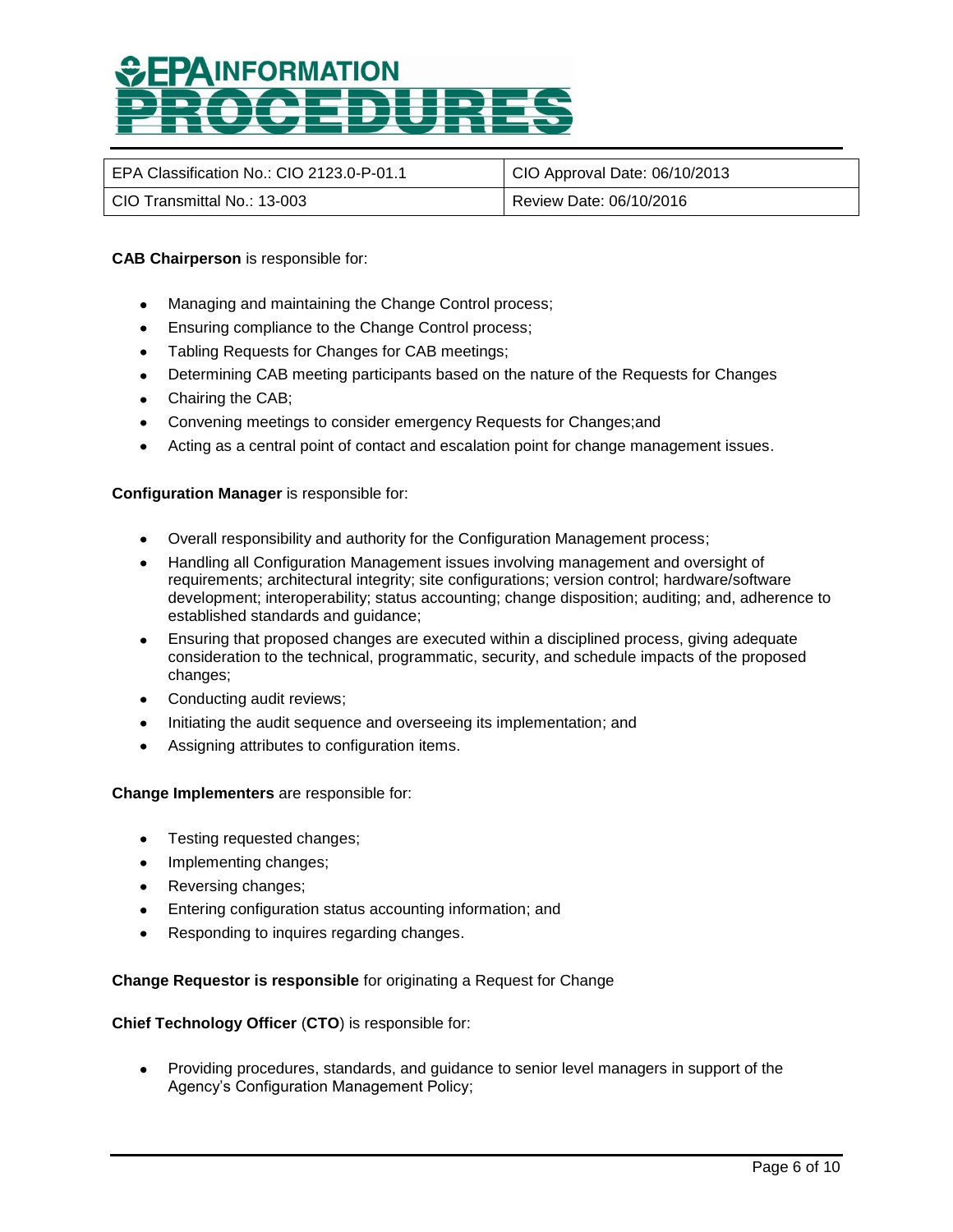| EPA Classification No.: CIO 2123.0-P-01.1 | CIO Approval Date: 06/10/2013 |
|-------------------------------------------|-------------------------------|
| CIO Transmittal No.: 13-003               | Review Date: 06/10/2016       |

- Instituting change management processes; and
- Providing a change approval system for EPA (i.e., CDMB, a change approval and tracking application and database).

**Office of Environmental Information, Office of Technology Operations and Planning** (OEI-OTOP) is responsible for addressing questions and concerns regarding interpretation of these procedures.

**Program Offices and Regions** are responsible for maintaining explicit control of changes to the business systems under their authority.

**Senior Information Officials (SIOs)** are responsible for ensuring that their office is in compliance with EPA Configuration Management Policy and Procedures.

### **9 DEFINITIONS**

**Change Advisory Board** is a group of people responsible for evaluating and approving or disapproving proposed changes to configuration items, and for ensuring implementation of approved changes.

**Change Management** is a critical discipline that controls and communicates the changes occurring in the IT environment.

**Configuration Audit** is an audit conducted to verify that a configuration item, or a collection of configuration items that make up a baseline, conforms to a specified standard or requirement.

**Configuration Baseline** is configuration information formally designated at a specific time during a product's or product component's life. Configuration baselines, plus approved changes from those baselines, constitute the current configuration information.

**Configuration Control** is an element of configuration management consisting of: the evaluation, coordination, approval or disapproval, and implementation of changes to configuration items after formal establishment of their configuration identification.

**Configuration Identification** is an element of configuration management consisting of: selecting the configuration items for a product, assigning unique identifiers to them, and recording their functional and physical characteristics in technical documentation.

**Configuration Item** is an aggregation of work products that is designated for configuration management and treated as a single entity in the configuration management process. This aggregation consists of all required components: hardware, software, and other items that comprise a baseline.

**Configuration Item Attributes** are descriptive characteristics of configuration items (CI), such as a make or model number, version number, supplier, purchase contract number, release number, data format, role or relationship, held in the Configuration Management database (CMDB).

**Configuration Management** is fundamentally the science of tracking the exact state of the overall IT environment at any point in time. It is a discipline applying technical and administrative direction and surveillance to (1) identify and document the functional and physical characteristics of a configuration item,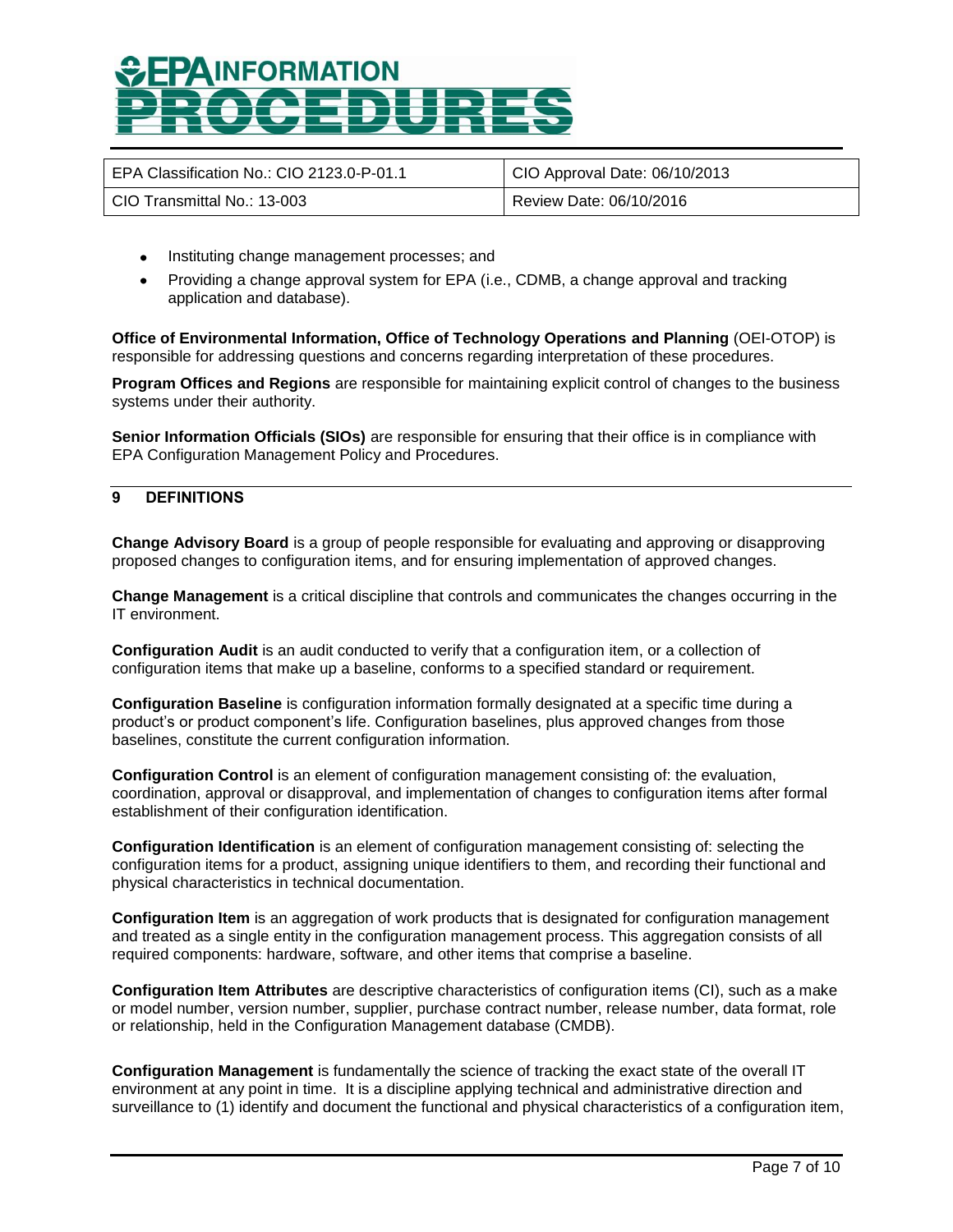| EPA Classification No.: CIO 2123.0-P-01.1 | CIO Approval Date: 06/10/2013 |
|-------------------------------------------|-------------------------------|
| CIO Transmittal No.: 13-003               | Review Date: 06/10/2016       |

(2) control changes to those characteristics, (3) record and report change processing and implementation status, and (4) verify compliance with specified requirements.

**Configuration Management Database** is a Database which stores attributes of CIs and relationships with other CIs.

**Configuration Status Accounting** is an element of configuration management consisting of the recording and reporting of information needed to manage a configuration effectively. This information includes a listing of the approved configuration identification, the status of proposed changes to the configuration, and the implementation status of approved changes.

### **10 WAIVERS**

No waivers will be accepted from the requirements of this procedure.

### **11 RELATED PROCEDURES AND GUIDELINES**

- EPA NCC Change Management Process, DOCUMENT NUMBER: PS-01-8001 CM, Version: 1.0, August 7, 2009
- EPA NCC, Change Management Procedure, DOCUMENT NUMBER: PE-01-8001 CM, Version: 1.0, August 7, 2009

### **12 MATERIAL SUPERSEDED**

Configuration Management Procedure, CIO Transmittal No.: 12-001, EPA Classification No.: CIO 2123.0- P-01.0, CIO Approval Date: 03/27/2012

### **13 ADDITIONAL INFORMATION**

For more information on this procedure, please contact the Office of Environmental Information, Office of Technology Operations and Planning, Mission Investment Solutions Division.

**Malcolm D. Jackson Assistant Administrator and Chief Information Officer Office of Environmental Information**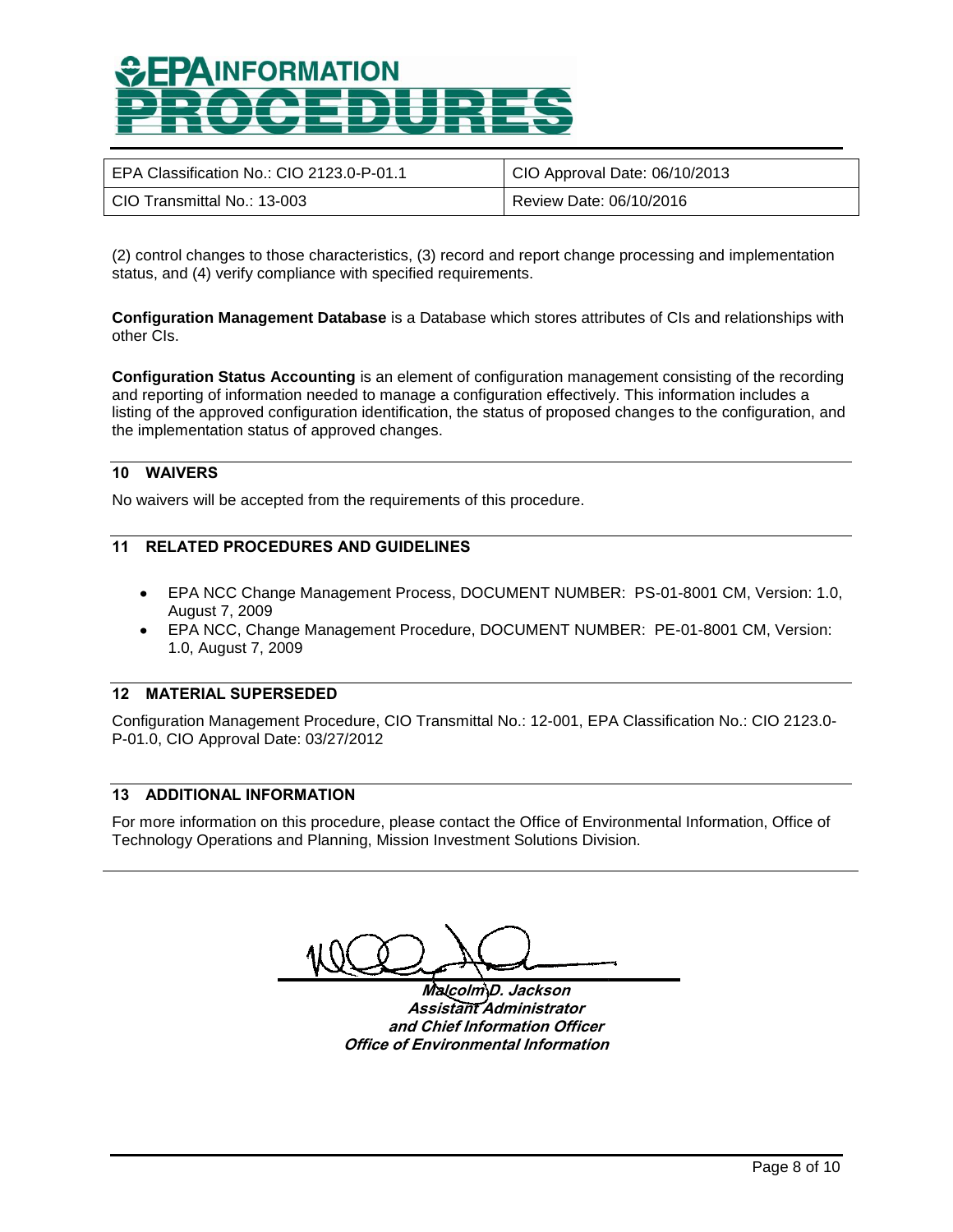

### **APPENDIX A**

### **Configuration Item Attributes**

| Location                                        | Physical location of the Configuration Item<br>(Region/Program, Building, Floor, Section,<br>Room, etc.)              |
|-------------------------------------------------|-----------------------------------------------------------------------------------------------------------------------|
| Model / Hardware + Software<br>Configuration    | Details of specific Model purchased,<br>software version, hardware manufacturer<br>specifications, specific HW and SW |
| Source code                                     | Configuration Image applied, etc.<br>Name, Owner, Version, Date, Location,<br>etc.                                    |
| <b>Software Licenses</b>                        | Software agreement(s) details                                                                                         |
| Documentation                                   | Name, Author, Version, Date, Location,<br>etc.                                                                        |
| <b>Status</b>                                   | Ordered, Delivered, Installed, Repair,<br>Stolen, Decommissioned, Disposed, etc.                                      |
| <b>Maintenance Contract</b>                     | Bronze, Silver, Gold, Platinum                                                                                        |
| <b>Incident Records</b>                         | Open and Closed, Historical and Present                                                                               |
| <b>Problem Records</b>                          | Open and Closed, Historical and Present                                                                               |
| <b>Change Records</b>                           | Planned and Completed, Future and<br><b>Historical</b>                                                                |
| User associated with the configuration<br>item  | Name, Job Function/Title, Telephone,<br>Contact details, etc.                                                         |
| Relationships with other configuration<br>items | <b>Both Parent &amp; Child</b>                                                                                        |